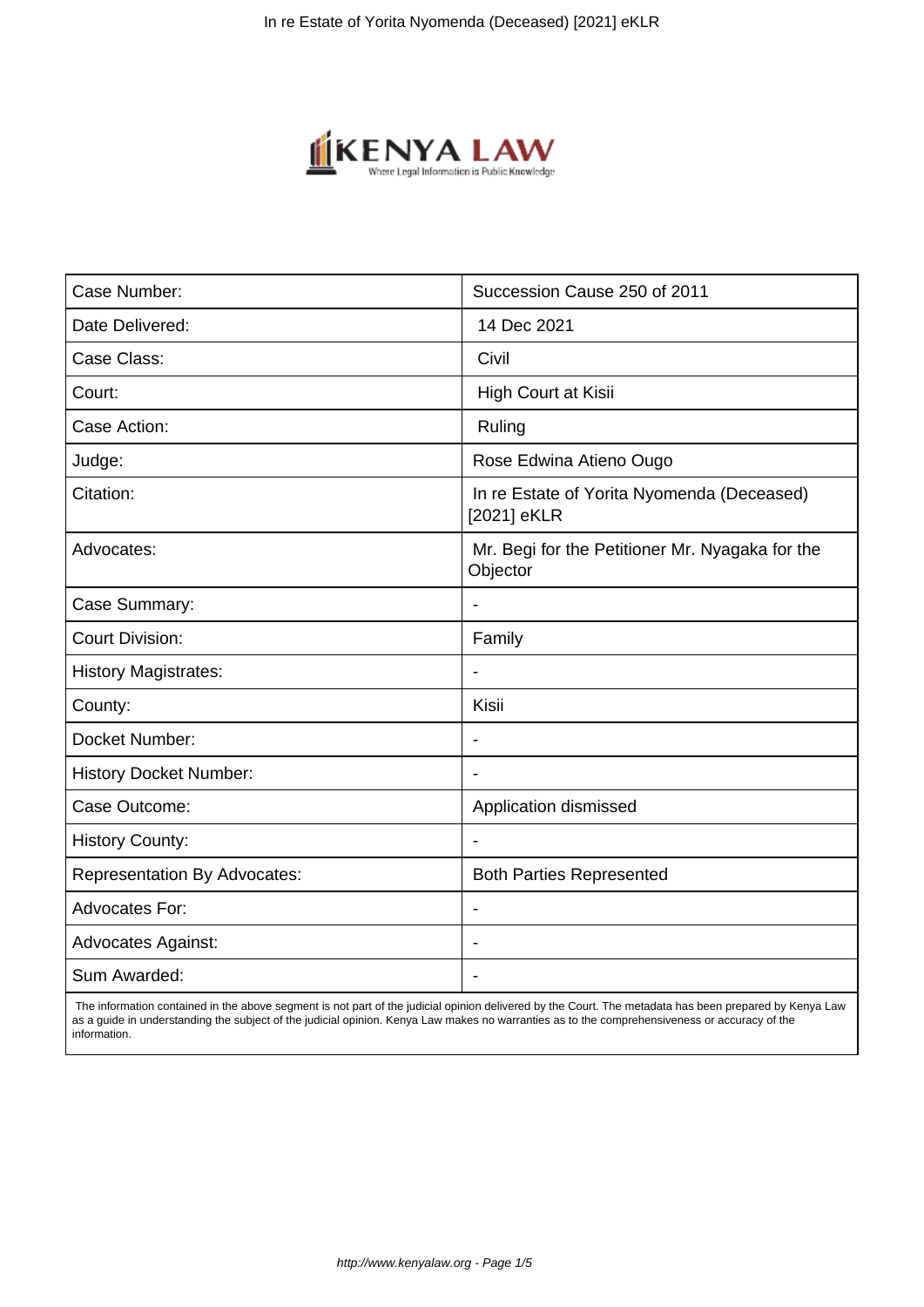# **REPUBLIC OF KENYA**

### **IN THE HIGH COURT OF KENYA**

# **AT KISII**

# **SUCCESSION CAUSE NO 250 OF 2011**

#### **IN THE MATTER OF THE ESTATE OF YORITA NYOMENDA (DECEASED)**

**AND**

# **MARIA NYANKOMBA GETATE.........APPLICANT**

#### **VERSUS**

# **FRANCIS NYANG'AU ONGORI.............OBJECTOR**

# **RULING**

1. The matter relates to the Estate of **YORITA NYOMENDA**, the deceased, who died on 20<sup>th</sup> July 1991. A grant of letters of administration was issued to Francis Nyang'au Ongori ('Francis') and Maria Nyankomba Getate ('Maria') on 27<sup>th</sup> March 2017.

2. The estate of the deceased comprise of parcel number CENTRAL KITUTU/MWAMANWA/44.

3. Maria filed an application before this court on  $9<sup>th</sup>$  November 2017 seeking confirmation of grant and costs of the application. In her supporting affidavit she proposed that land parcel number CENTRAL KITUTU/MWAMANWA/44 be distributed equally between the co-administrators to hold in trust for the other beneficiaries.

4. Affidavits of protest were filed by Francis and the applicant's husband Andrew Gatate Ongori (now deceased) on the 29<sup>th</sup> January 2018 and 9<sup>th</sup> April 2018 respectively.

5. Francis in his affidavit of protest averred that the deceased had two sons, Andrew Gatate Ongori and the protestor. The deceased divided land parcel number CENTRAL KITUTU/MWAMANWA/44 in 2 equal portions to each of her sons. Andrew Gatate Ongori married two wives, Maria and Wilkister Kerubo (also deceased).

6. According to Francis, it is not possible to ascertain the size for land parcel number CENTRAL KITUTU/MWAMANWA/44 due to certain developments which had taken place such as the building of a school as well the creation of an adjacent road thereby reducing the original size of the deceased's land significantly. Francis proposed that the grant should be confirmed only after considering all the changes that have occurred over the years.

7. Maria filed a further affidavit on 19<sup>th</sup> April 2018 deposing that the deceased had put up boundaries dividing the land between her two sons equally. She however conceded that currently the boundaries are not well defined. She avers that the land should be divided as per the boundaries put up by the deceased. According to her the school had no effect to the size of the land as it had been established before 1970.

8. The court directed that the protest be heard by way of viva voce evidence and the parties adduced their evidence. The evidence which was produced was as follows.

9. Francis (Pw1) testified that the deceased land was divided in 2 portions and that the sizes of the portions changed because of the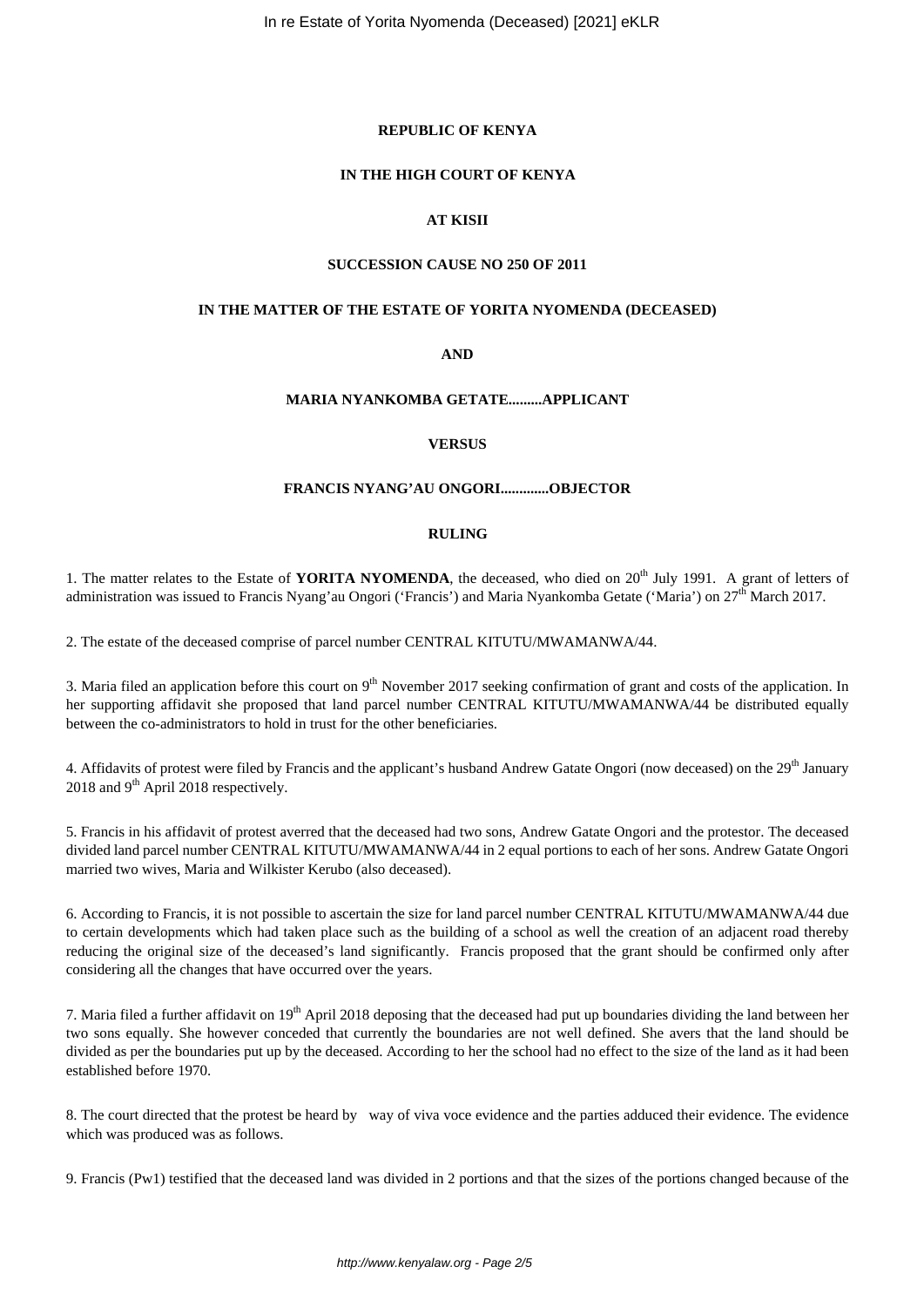land where his brother Andrew Gatate Ongori had reduced owing to the construction of a road. He testified that the court should accept the wishes of the deceased. He told court that if there were further sub-divisions, it should be in his favour. He testified that his brother was given a portion of the land and subdivided his portion of the land between his 2 wives. He testified that he has kept his portion of land with a clear fence. He testified that before the road was constructed KPLC came and put the poles in plot No.43 and that led to the road running into the deceased land thus reducing the portion of land. He also testified that there is no clear boundary between plot No.44 and 45.

10. Lawrence Nyangaka Omari (Pw2) testified that he has leased land from Francis and that there is boundary dispute between Francis and Maria.

11. Maria (Dw1) testified that the deceased was her mother in law. She testified that the deceased had divided the land equally between Francis and her husband. She told court that after the sub-divisions there arose a dispute as Francis took away a piece of land that was allocated to her and demolished the boundary features and the matter escalated to Mosocho Land Tribunal. Dw1 testified that the tribunal ordered Francis to surrender the piece to her but he refused.

12. The court further directed that the Kisii County surveyor and the Land registrar visit the suit land and determine its acreage, occupants on the ground and the boundaries on the parcel.

13. According to the report by Nicodemus Nyamari, Kisii County Surveyor filed on 19<sup>th</sup> June 2019, the parcel is approximately 5.33 Hectares. The family of Francis and the 2 wives of Andrew Gatate Ongori live on the suit land.

14. A further report was filed on  $23<sup>rd</sup>$  July 2020 by the Kisii County Survey Office where it was noted that the boundaries of the parties herein are not clearly defined. It was reported that the size of land parcel number CENTRAL KITUTU/MWAMANWA/44 is however well defined. The surveyor Philip Wafula Barasa attended court and testified that there was a boundary issue between land parcel numbers CENTRAL KITUTU/MWAMANWA/44 and 45 but the owner of the land parcel 45 had died the issue was not resolved. On cross examination he testified that rectification of the boundaries can be sorted out once the succession process is complete.

15. At the close of the oral hearing, the parties filed written submissions, which I have read through and noted the arguments made.

16. What is before me is a summons for confirmation of grant and consideration of the affidavit of protest by Francis. **Section 71 of the Law of Succession Act**, which provides as follows:

"Confirmation of Grants

71. Confirmation of grants

(1) After the expiration of a period of six months, or such shorter period as the court may direct under subsection (3), from the date of any grant of representation, the holder thereof shall apply to the court for confirmation of the grant in order to empower the distribution of any capital assets.

(2) Subject to subsection (2A), the court to which application is made, or to which any dispute in respect thereof is referred, may—

(a) if it is satisfied that the grant was rightly made to the applicant, and that he is administering, and will administer, the estate according to law, confirm the grant; or

(b) if it is not so satisfied, issue to some other person or persons, in accordance with the provisions of sections 56 to 66 of this Act, a confirmed grant of letters of administration in respect of the estate, or so much thereof as may be administered; or

(c) order the applicant to deliver or transfer to the holder of a confirmed grant from any other court all assets of the estate then in his hands or under his control; or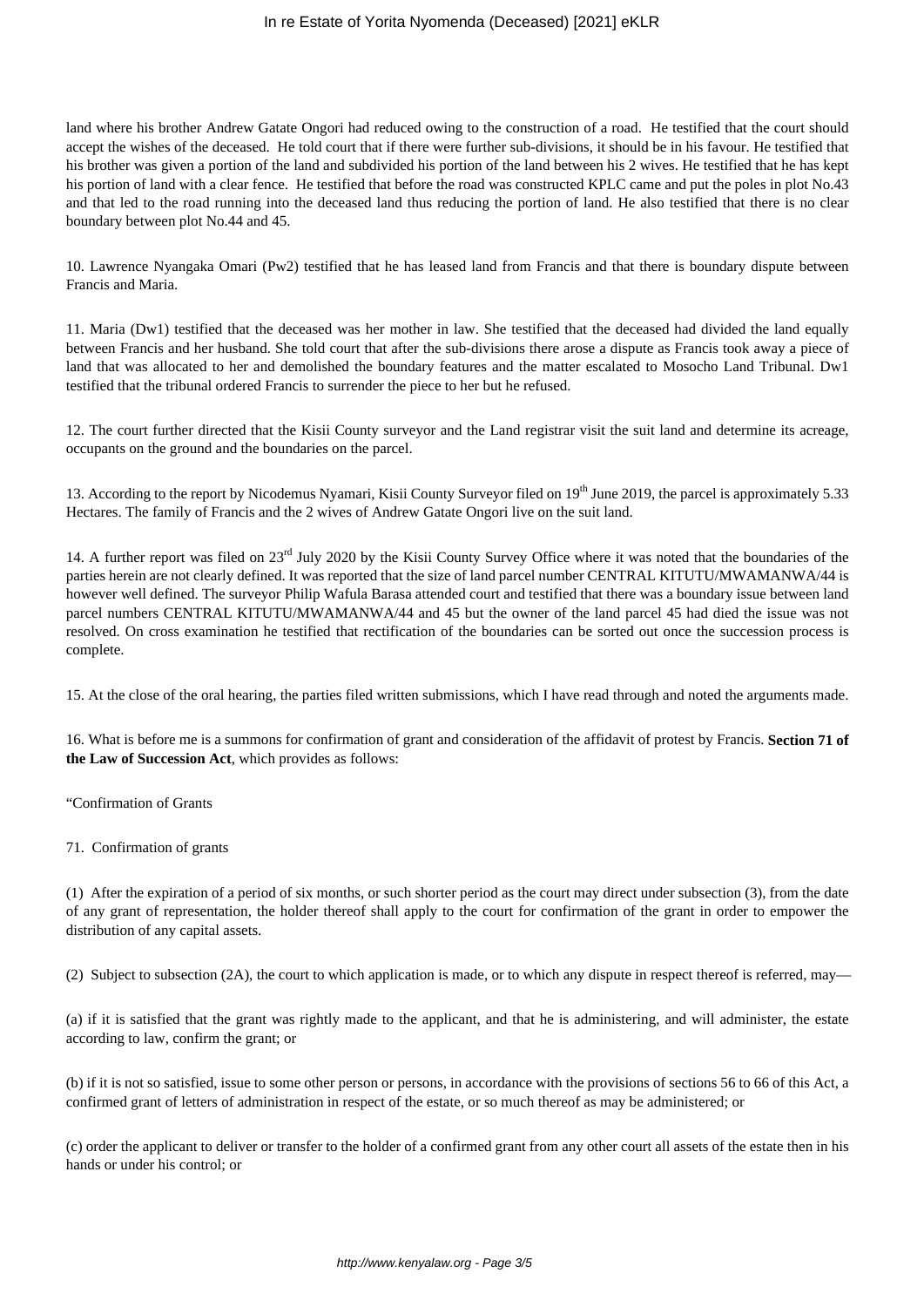(d) postpone confirmation of the grant for such period or periods, pending issue of further citations or otherwise, as may seem necessary in all the circumstances of the case:

Provided that, in cases of intestacy, the grant of letters of administration shall not be confirmed until the court is satisfied as to the respective identities and shares of all persons beneficially entitled; and when confirmed such grant shall specify all such persons and their respective shares."

17. It is not disputed that the deceased had 2 sons whom she equally divided her land to before she died. Although Francis contends that it is not possible to ascertain the size of the deceased properties, the survey report dated 18<sup>th</sup> June 2019 reveal that the land is approximately 5.33 Hectares.

18. However, neither the applicant nor the protestor disclosed the beneficiaries of Wilkister Kerubo (deceased), the wife to the deceased's older son Andrew Gatate Ongori. The children of Wilkister Kerubo are also entitled to a portion of Andrew Gatate Ongori share.

19. It was not disputed that the deceased had given each of her son equal portions of land parcel numbers CENTRAL KITUTU/MWAMANWA/44. However, there appears to be a dispute between Mary and Francis regarding the boundaries separating their respective occupied portions.

20. The survey report show that the size of parcel numbers CENTRAL KITUTU/MWAMANWA/44 is approximately 5.33 Hectares. Having found that the size of the land is 5.33 Hectares and that both parties have not contested the fact that the land had already been equally distributed among the Francis Nyang'au Ongori and Andrew Gatate Ongori, I see no reason why I should not confirm the grant as proposed. There was no evidence from the Kisii County Surveyor showing that a school or road had encroached the deceased land.

21. In light of the foregoing observations, I shall make the following orders:

1. The protestor's protest dated  $24<sup>th</sup>$  January 2018 lacks merit.

2. The grant of letters of administration intestate issued to Francis Nyang'au Ongori and Maria Nyankomba Getate on the  $27<sup>th</sup>$ March 2017 shall be determined as follows;

i. The estate shall be distributed equally between **Francis Nyang'au Ongori** and **Maria Nyankomba Getate.** 

ii. Maria Nyankomba Getate shall hold the share of Andrew Getate in trust for all his beneficiaries including children from the house of Wilkister Kerubo (deceased).

iii. Distribution of the estate shall take into account the permanent homes of the beneficiaries.

iv. A certificate of confirmation of grant shall issue accordingly.

v. Any party unhappy with these orders has leave of 28 days to move the Court of Appeal appropriately.

vi. There shall be no orders as to costs.

# **DATED, SIGNED AND DELIVERED AT KISII THIS 14TH DAY OF DECEMBER, 2021**

**R. E. OUGO**

**JUDGE**